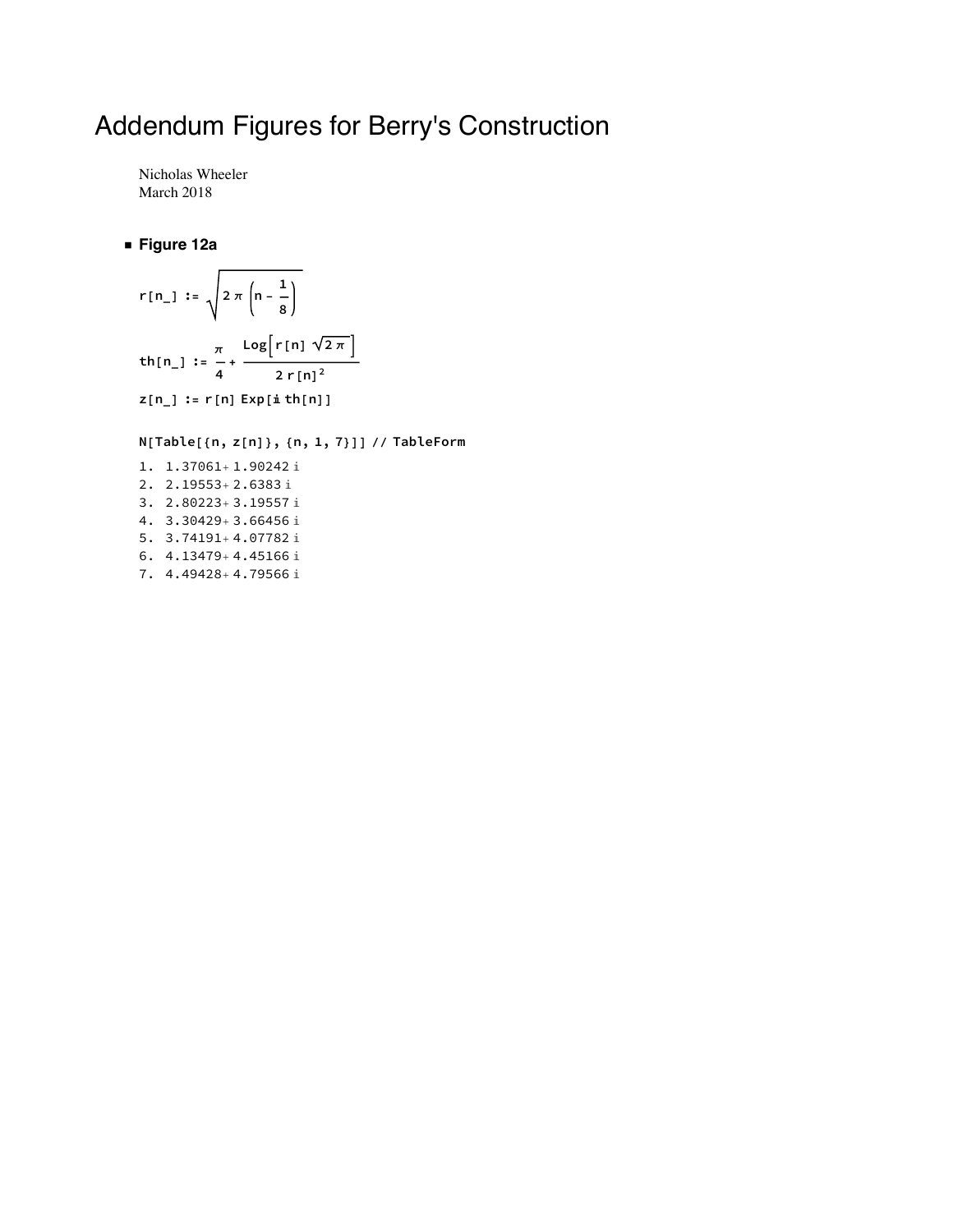```
BerryZeros = ListPlot{{1.37061, 1.90242}, {2.19553, 2.6383}, {2.80223, 3.19557},
    {3.30429, 3.66456}, {3.74191, 4.07782}, {4.13479, 4.45166}, {4.49428, 4.79566}},
   PlotRange → {{0, 5}, {0, 5}}, PlotStyle → PointSize[0.013];
```

```
NullCurves = ContourPlot
```

```
{Re[Erf[x + i y]] = 0, Im[Erf[x + i y]] = 0}, {x, 0, 5}, {y, 0, 5}, PlotPoints \rightarrow 50];
```


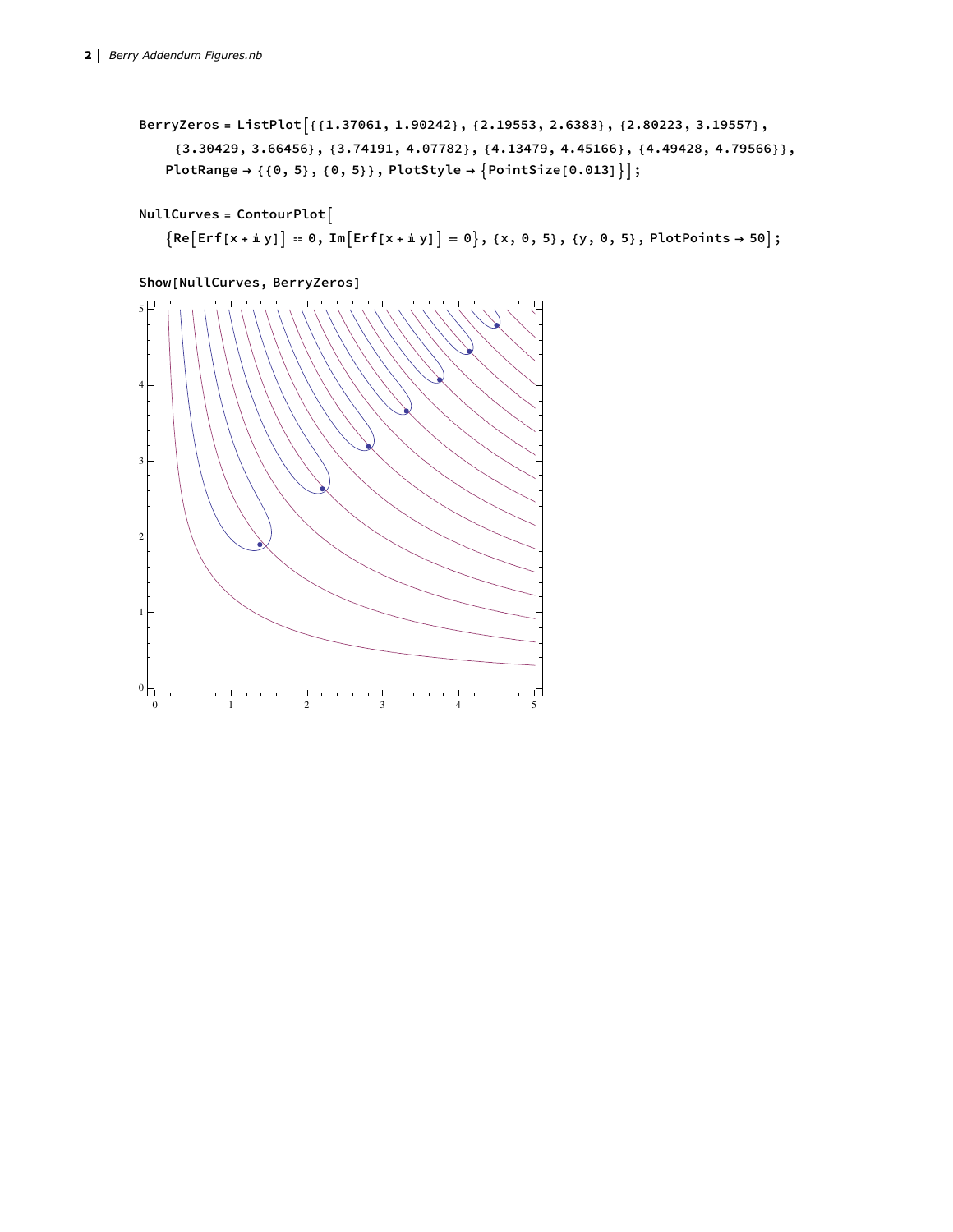### **◼ Figure 12b**

```
ExactZeros =
```

```
ListPlot[{{1.45062, 1.88094}, {2.24466, 2.61658}, {2.83974, 3.17563}, {3.33546, 3.64617},
     {3.76901, 4.06070}, PlotRange \rightarrow {{0, 5}, {0, 5}}, PlotStyle \rightarrow {PointSize[0.013]}];
Show[NullCurves, ExactZeros]
```
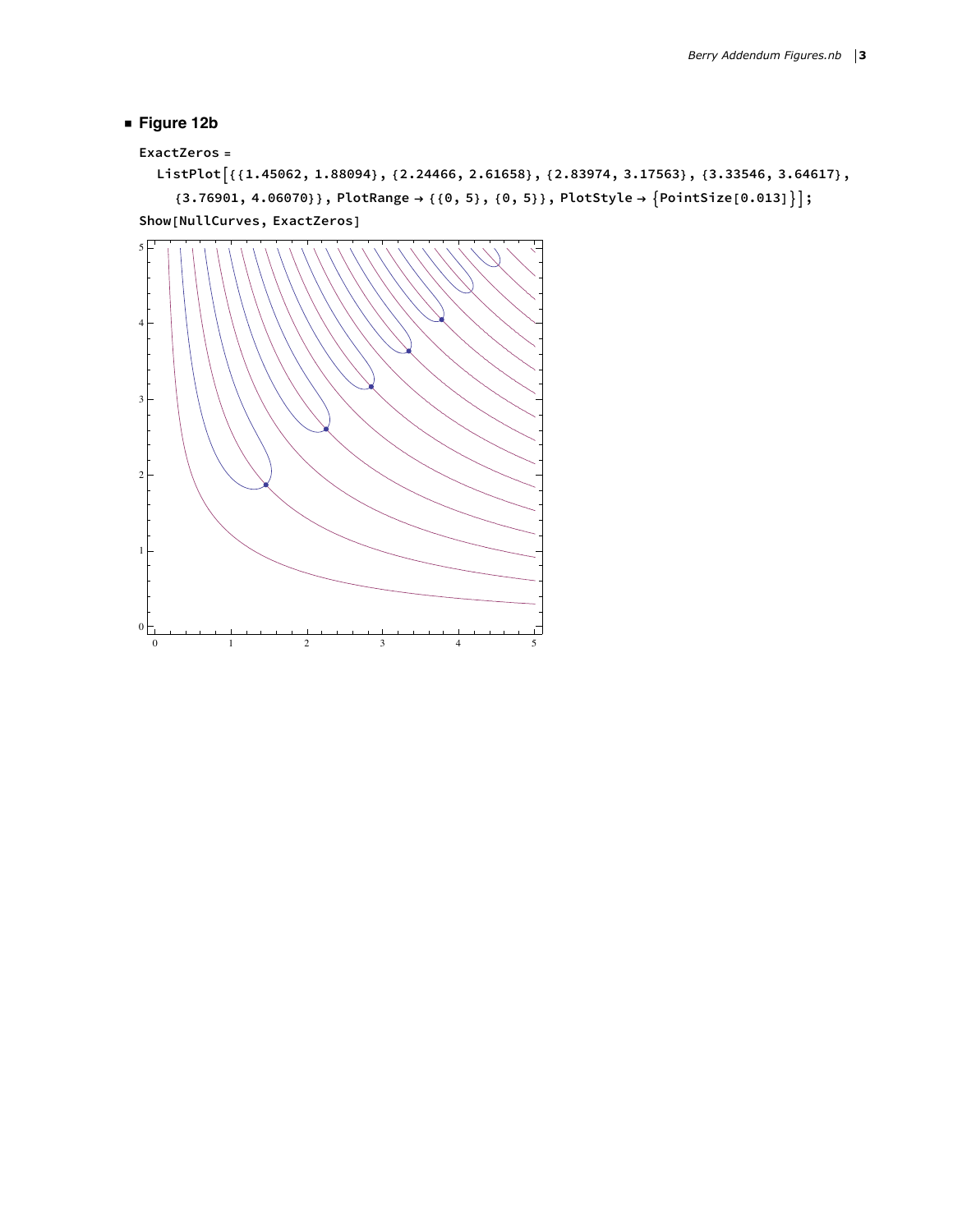**◼ Figure 13a**

```
antiStokes =
```
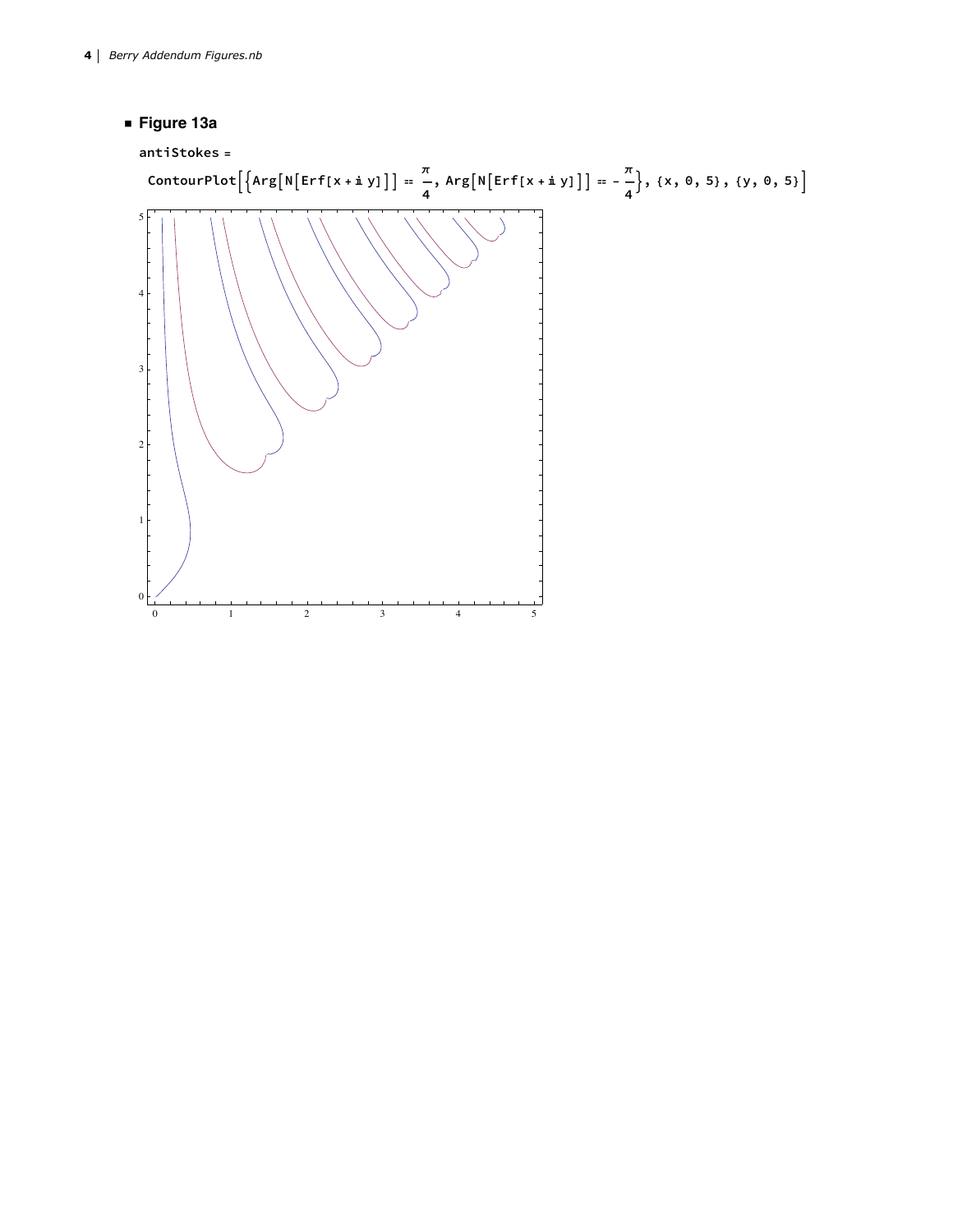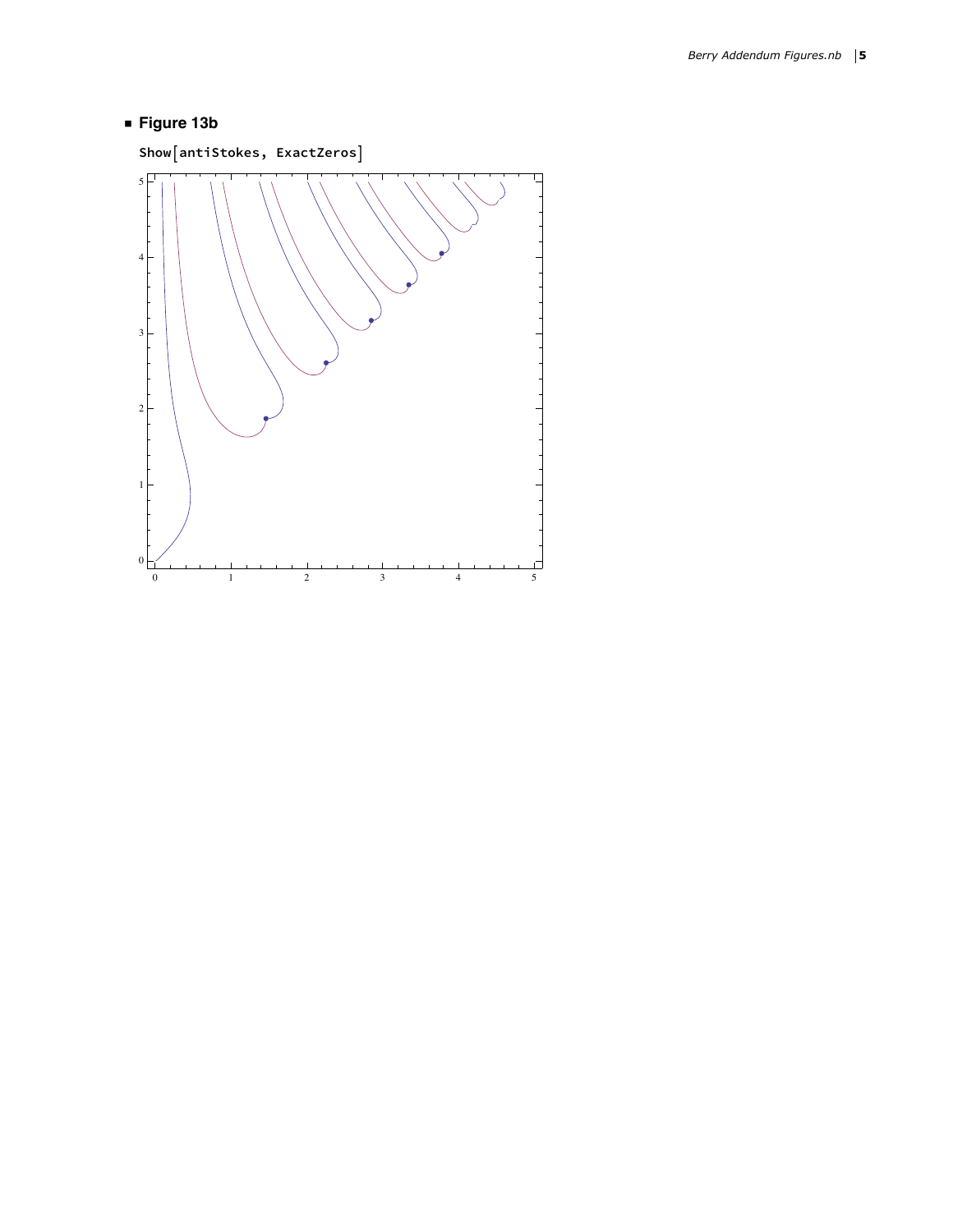### **◼ Figure 13c**